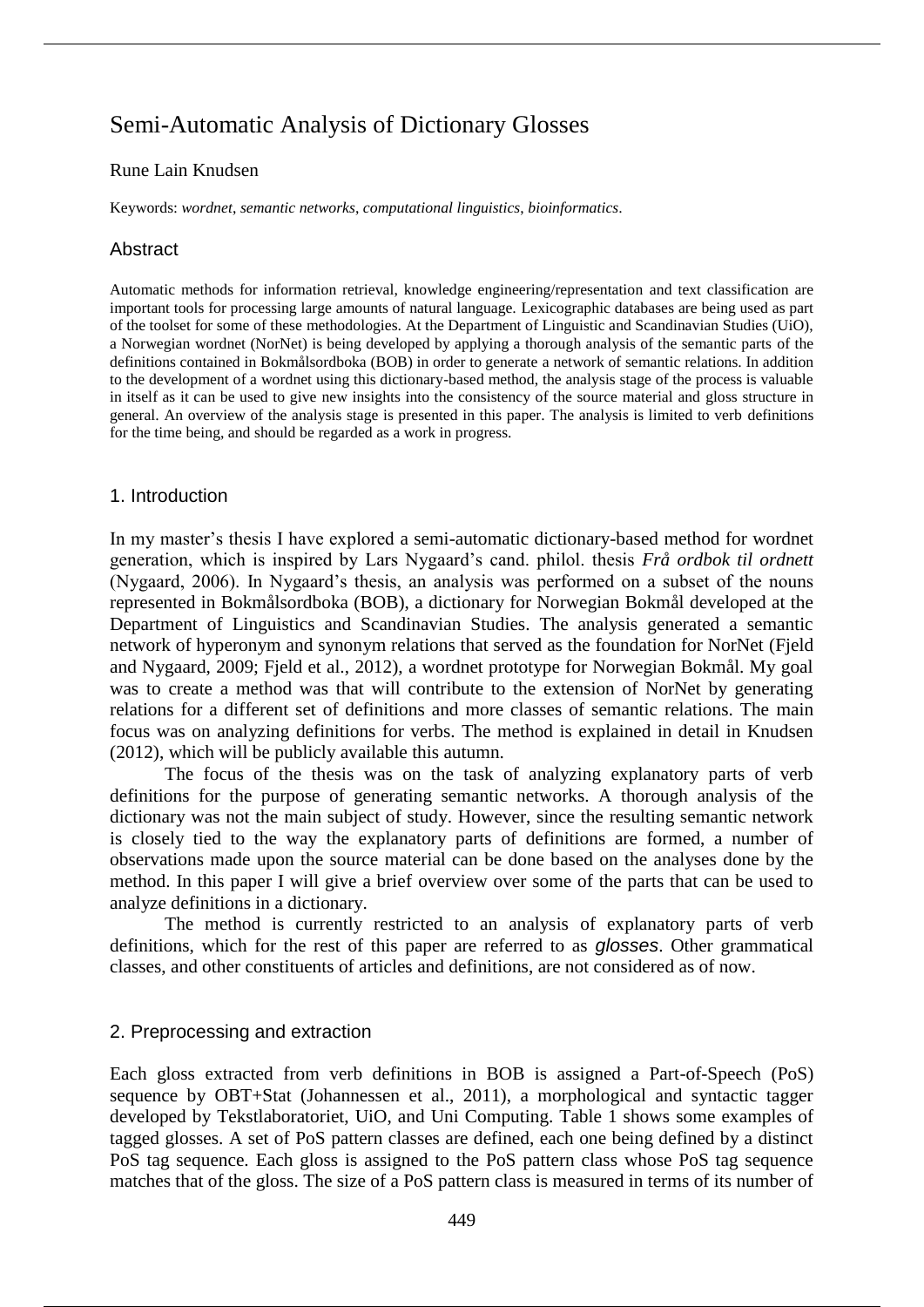members. In total, 9927 glosses for verb definitions have been extracted from BOB. After running the morphological tagger on these glosses, 4007 distinct PoS pattern classes are generated.

| Definiendum | <b>Gloss</b> |                 |              |             |
|-------------|--------------|-----------------|--------------|-------------|
| terminere   | begrense     | ٠               | avslutte     |             |
| 'terminate' | 'limit'      | ٠               | 'end'        |             |
|             | <b>VERB</b>  | <b>KOMMA</b>    | <b>VERB</b>  |             |
| referere    | henvise      |                 |              |             |
| 'refer'     | 'direct'     |                 |              |             |
|             | <b>VERB</b>  |                 |              |             |
| undertrykke | hemme        | ٠               | holde        | tilbake     |
| 'suppress'  | 'inhibit'    |                 | 'hold'       | 'back'      |
|             | <b>VERB</b>  | <b>KOMMA</b>    | <b>VERB</b>  | <b>PREP</b> |
| etse        | la           | tære            | ,            | oppløse     |
| 'etch'      | 'let'        | 'corrode'       | ,            | 'dissolve'  |
|             | VERB         | <b>VERB</b>     | <b>KOMMA</b> | <b>VERB</b> |
| besvime     | miste        | bevisstheten    | ,            | dåne        |
| 'faint'     | 'loose'      | 'consciousness' | ٠            | 'swoon'     |
|             | <b>VERB</b>  | <b>SUBST</b>    | KOMMA        | VERB        |

**Table 1.** Some examples of glosses tagged by OBT+Stat. English translations are quoted. All English words should be considered verbs.

The largest PoS pattern class is one identified by two verbs separated by a comma. This POS pattern class contains 809 glosses, which accounts for approximately 20:2% of all the extracted verb glosses. The second most frequent pattern consists of a single verb, and contains 650 glosses. This accounts for approximately 16:2% of all the extracted verb glosses. There are 3395 PoS pattern classes of size 1, which means that approximately 34:3% of all extracted verb glosses are distinct in terms of morphosyntactic structure. By performing a similar analysis on other dictionaries, comparisons can be done and claims be made regarding strategies for text condensing of glosses and the consistency of the application of said strategies.

# 3. Manual transducer generation

The set of PoS pattern classes is the foundation for further analysis of the glosses. To generate semantic relations such as hyperonyms, synonyms, causal relations et cetera, *transducers* are applied to the PoS patterns. Transducers belong to a set of algorithms that transform some input sequence of tokens into another output sequence based on some ruleset. In this case, the input is a sequence of PoS tags, and the output is a sequence of semantic relations. The ruleset is defined by regular expressions (Jurafsky and Martin, 2008, p. 51-77), a formal language that specifies search text strings by using a set of operators specifying symbol grouping (denoted by parentheses) repetitions (denoted by an asterisk), and many more.

## 3.1. *Synonym patterns*

For example, to generate synonym relations for single-verb glosses and comma-separated verbs, a transducer with an input rule VERB (KOMMA VERB)\* (i.e. a VERB token followed by zero or more KOMMA VERB sequences) and an output SYN (NIL SYN)\* (i.e.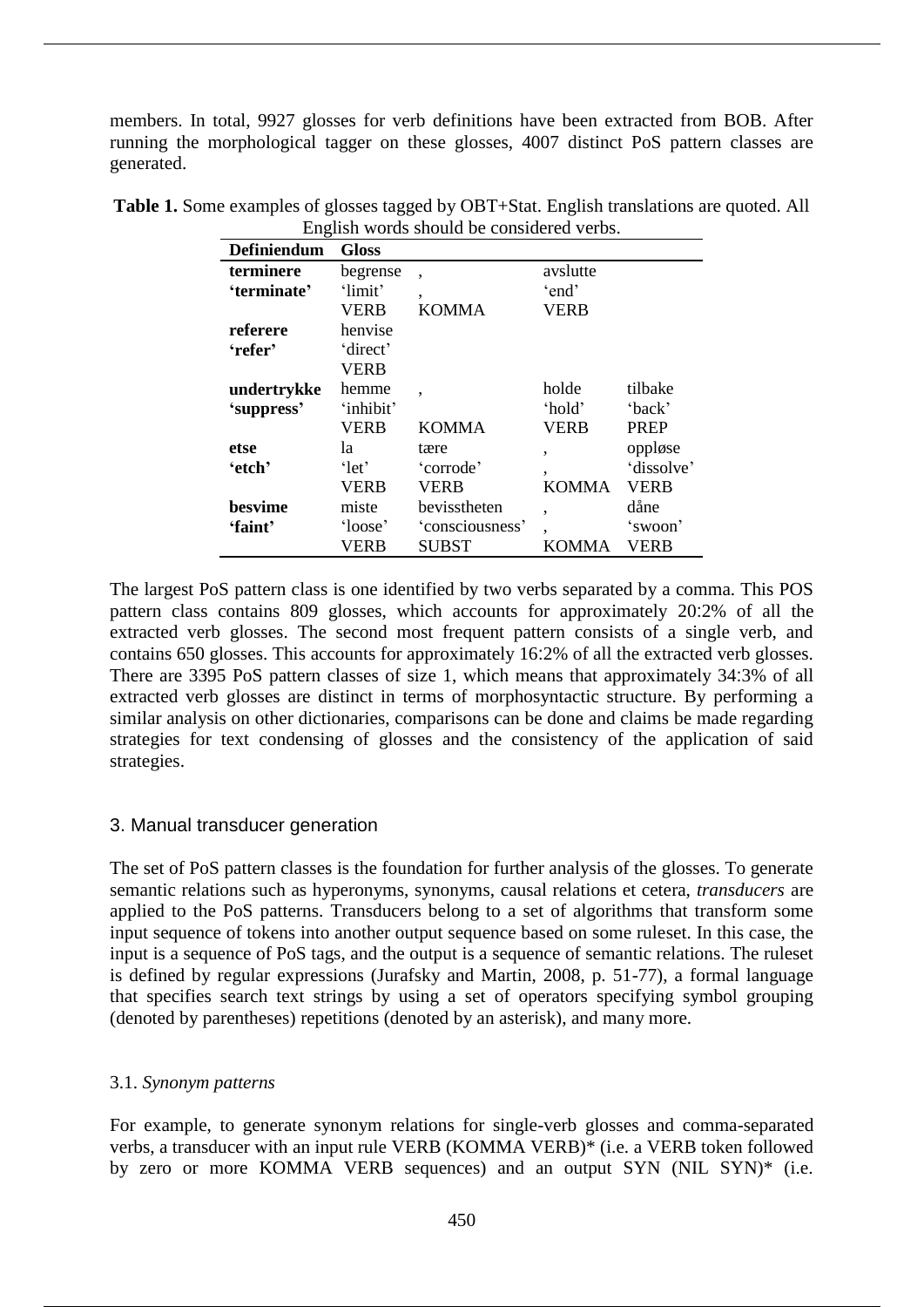HAS\_SYNONYM relations for all subsequent verbs and no relation for commas) could be defined. Some examples of such a transducer and resulting relations can be seen in Table 2.

| whit generated relations. English translations are quoted. |             |                |             |           |              |
|------------------------------------------------------------|-------------|----------------|-------------|-----------|--------------|
| <b>Input</b>                                               | VERB        | (KOMMA         | VERB)*      |           |              |
| Output                                                     | <b>SYN</b>  | (KOMMA         | SYN)*       |           |              |
| verge                                                      | forsvare    | $\overline{ }$ | verne       |           |              |
| 'guard'                                                    | 'defend'    | ,              | 'protect'   |           |              |
| uttrykke                                                   | formulere   | $\mathbf{r}$   | uttale      |           |              |
| 'express'                                                  | 'formulate' | , ,<br>٠       | 'pronounce' |           |              |
| avsløre                                                    | avduke      |                |             |           |              |
| 'reveal'                                                   | 'unveil'    |                |             |           |              |
| assistere                                                  | hjelpe      |                | bistå       |           | medvirke     |
| 'assist'                                                   | 'help'      | $, \, ,$       | 'assist'    | $, \cdot$ | 'contribute' |
| verge                                                      | HAS SYNONYM | forsvare       |             |           |              |
| verge                                                      | HAS_SYNONYM | verne          |             |           |              |
| uttrykke                                                   | HAS SYNONYM | formulere      |             |           |              |
| uttrykke                                                   | HAS SYNONYM | uttale         |             |           |              |
| avsløre                                                    | HAS SYNONYM | avduke         |             |           |              |
| assistere                                                  | HAS SYNONYM | hjelpe         |             |           |              |
| assistere                                                  | HAS SYNONYM | bistå          |             |           |              |
| assistere                                                  | HAS SYNONYM | medvirke       |             |           |              |

**Table 2.** Examples of glosses matched by the transducer specified in the first two rows, along with generated relations. English translations are quoted.

#### 3.2. *Hyperonym patterns*

Other interesting aspects of more complex verb definitions can also be investigated. One example is the question of whether or not verb definitions can be formed according to Aristotelian principles. This is often the case for noun definitions, but verb definitions are not necessarily as obvious.

Consider the gloss for the verb **slipe 'grind'**: *kvesse redskap med egg 'sharpen tools with edges'*. The gloss assigns **slipe** to the class of **kvesse**, distinguishing it from other uses of **kvesse** by specifying it to an action done for certain tools - in this case tools with edges like knives, axes and so forth. This definition belongs to the PoS pattern class "VERB SUBST PREP SUBST".

When looking at other members of this PoS class, we find a number of glosses conforming more or less to the same principle. **orkestrere 'orchestrate'** has a gloss *arrangere musikk for orkester 'arrange music for orchestra'*. **frede 'preserve'** has a gloss *verne dyr ved fangstforbud 'protect animals by hunting ban'*. We can however spot a tendency that seems to apply to a lot of verb definitions: it is not always clear whether a verb should be considered a hyperonym of another verb, or a synonym.

Another frequent pattern was the case of one verb, followed by a comma, followed by a short explanatory sentence. In many cases, this pattern seemed to follow the same principle as the one above, in that the first verb in the gloss could be interpreted to be the closest hyperonym. Some inconsistency was nonetheless observed. For example, consider the glosses for **fratre 'retire'** and **adherere 'adhere'** in Table 3. In the case of **fratre**, the first verb in the gloss has little relationship to the rest of the gloss, and can not substitute the next verb (**trekke**) without damaging the overall syntactic coherence of the gloss. The first verb for **adherere** however, has a closer relationship to the rest of the gloss in that the two verbs could easily replace one another. Such an observation might be an indication of an inconsistency in that particular area of the dictionary.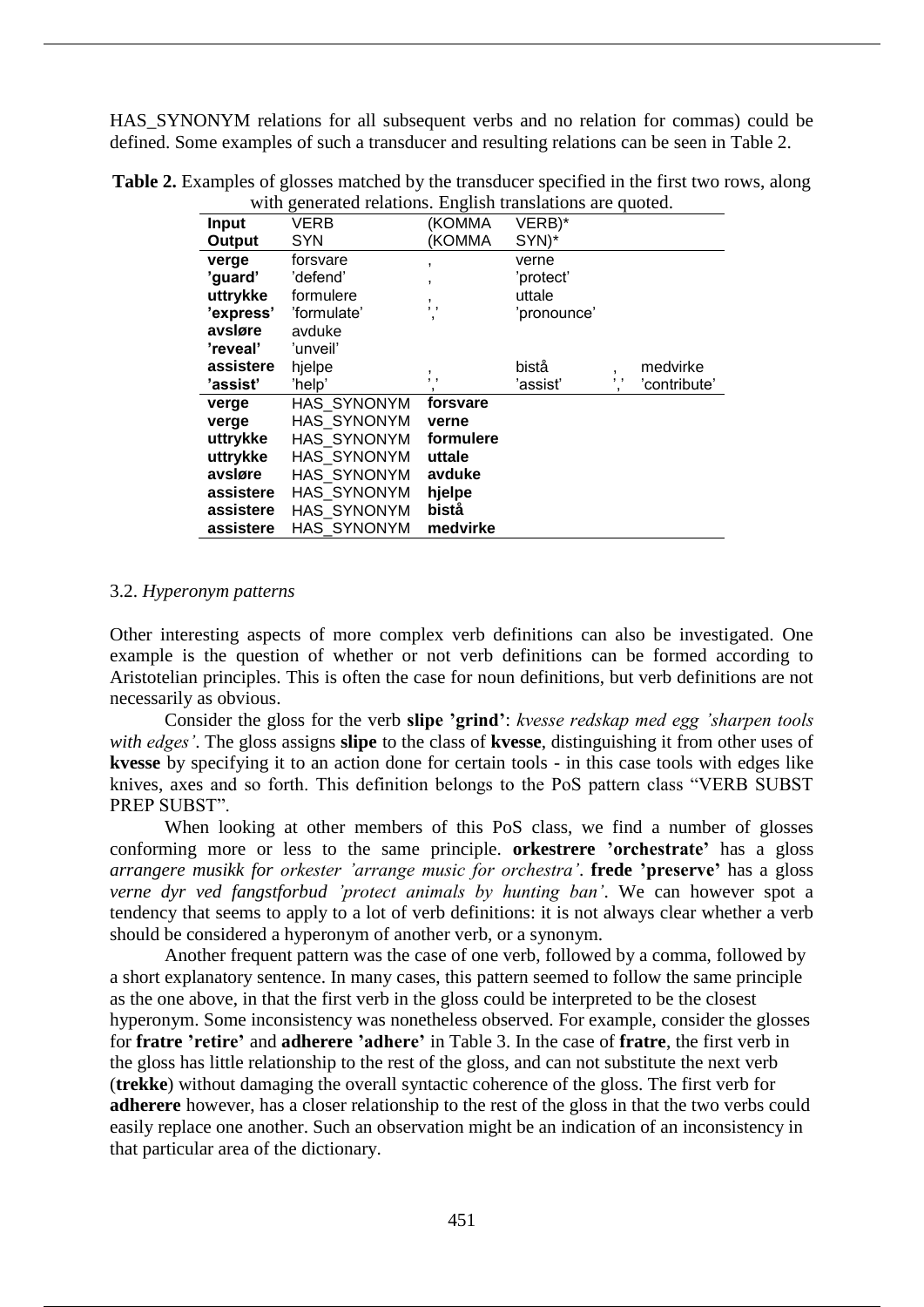| Lemma     | <b>Gloss</b> |     |            |                      |         |
|-----------|--------------|-----|------------|----------------------|---------|
| anføre    | nevne        |     | påberope   | seg                  |         |
| 'note as' | 'mention'    | , , | 'claim'    | 'oneself'            |         |
| fratre    | slutte       |     | trekke     | seg                  | tilbake |
| 'retire'  | 'quit'       | , , | 'withdraw' | 'oneself'            | 'back'  |
| adherere  | henge        |     | holde      | fast                 | ved     |
| 'adhere'  | 'cling'      | , , | 'hold'     | $\gamma$ on $\gamma$ | 'to'    |

**Table 3.** Examples of possibly inconsistent glosses according to PoS pattern similarity. English translations are quoted.

Another phenomenon that occurs within many verb definitions is that glosses conforming to the genus proximum / differentia specifica tend to assign a very general hyperonym to the definiendum. Looking at the same PoS pattern class, **synge 'sing'** has a gloss *frambringe toner med stemmen 'produce tones with the voice'*. **evaporere 'evaporate'** has a gloss *lage ferskvann ved hjelp av evaporator 'create fresh water by means of an evaporator'*. **fri 'propose'** has a gloss *gi tilbud om ekteskap 'give an offer of marriage'*. General verbs such as **gi 'give', gjøre 'do', bli 'become'** and **lage 'create'** thus represent a substantial amount of candidate hyperonyms. In many cases this is to be expected as hyperonym/troponym hierarchies for verbs are known to be shallow (Fellbaum, 1998, p. 80), especially when compared to noun hyperonym/hyponym hierarchies. There is nonetheless a motivation for examining such definitions in a dictionary in order to ensure that the use of these general verbs do not occur more often than necessary.

# 4. Operator word assignment

Transducers provide an efficient way to analyze simple verb glosses like the ones shown in Table 2, but for more complex glosses we need to add some flexibility to the algorithm. Since troponym hierarchies tend to be shallow(Fellbaum, 1998, p. 80), the need for additional relation types further specifying the meanings of concepts is perhaps even more important for verbs than for nouns. As an example, consider the gloss *forsterke, gjøre mer effektiv 'strengthen, make more effective'* for the definiendum **intensivere 'intensify'**. We desire to generate relations between the definiendum and the words **forsterke** and **effektiv** at minimum. It is clear that gjøre affects the semantic value of **effektiv** by specializing it, implicating that the definiendum has a causal relationship to something, effektiv being part of the outcome in some way. If we ignore **gjøre**, we no longer know if effektiv is an inherent property of that something, or the effect of some cause.

To account for such phenomena, functionality for transforming a sequence of semantic relations based on lemma information is implemented. From this point and onwards, we make a distinction between *target words* and *operator words*. Target words refer to tokens in a gloss that contain semantic information about its definiendum. Operator words refer to tokens in a gloss that do not have much semantic content themselves, but that instead change the meanings of tokens in their surrounding context. Looking at our example, the words **forsterke** and **effektiv** are considered target words according to our distinction, while **gjøre** is considered an operator word. By turning operator words into actual operators that explicitly change the semantics of tokens surrounding it, we can automatically transform the output of the transducers in order to account for this behavior.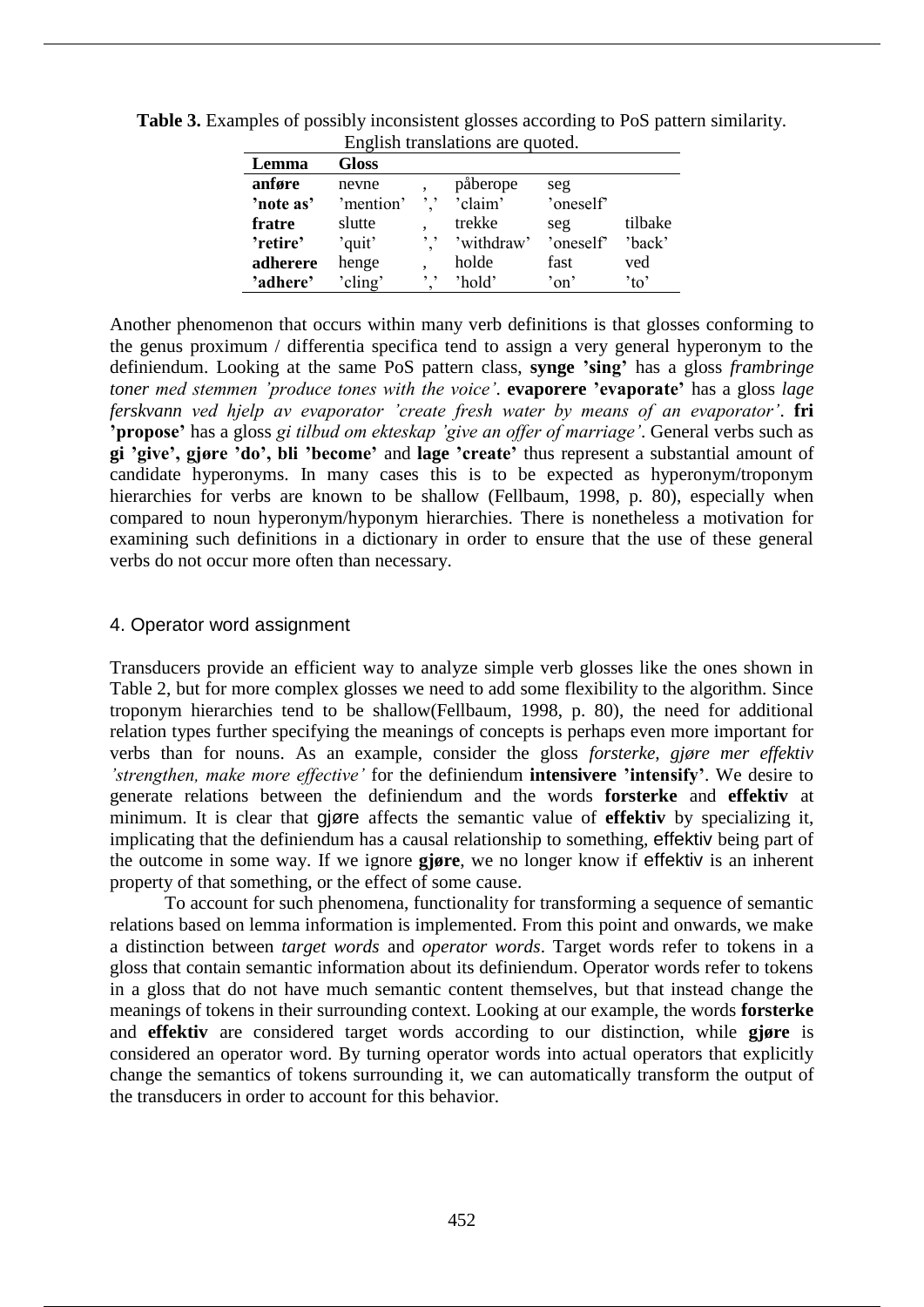| bordiace. Enginal transferons are |          |            |  |  |  |
|-----------------------------------|----------|------------|--|--|--|
|                                   | VERB     | ADJ        |  |  |  |
| svekke                            | gjøre    | svak       |  |  |  |
| 'weaken'                          | 'make'   | 'weak'     |  |  |  |
| kjærtegne                         | berøre   | ømt        |  |  |  |
| 'caress'                          | 'touch'  | 'tenderly' |  |  |  |
| kjølne                            | hli      | kaldere    |  |  |  |
| 'cool'                            | 'become' | 'colder'   |  |  |  |

**Table 4.** Some examples where the use of operator words are needed. Definienda are marked with boldface. English translations are quoted.

Candidate operator words are found by making a frequency list over all lemma forms of the tokens found in glosses. The most frequent lemma forms tend to belong to the grammatical class of prepositions, adjectives and adverbs, very general concepts close to the top of a troponym hierarchy (e.g. **person 'person', land 'country'**), and a number of lemmas that belong to the class of words that is commonly referred to as *light verbs* (Butt, 2003**). Være 'be', gjøre 'do/make'** and **bli 'become'** are some examples. Table 4 shows some instances where for example **gjøre** influences the following adjective. **Svekke** has **svak** as an adjective in its gloss, which could be either a sort of implication, manner, or an effect of the definiendum. But if we have defined **gjøre** as an operator word that changes the semantic state of a following adjective into an effect, we can infer with a high confidence that **svekke** indeed has a CAUSE relationship to **svak**. The same goes for **bli 'become'**, resulting in a relationship *kjølne CAUSES kaldere*.

## 5. Semi-automatic transducer expansion

The proposed method is based on the assumption that similar glosses exhibit similar behaviour. A technique for comparing POS pattern classes that share certain properties is thus needed. This is accounted for by employing a local alignment algorithm, specifically the Smith-Waterman algorithm (Smith and Waterman, 1981).

The Smith-Waterman algorithm belongs to a class of dynamic programming algorithms that align two sequences in order to identify similar sub-sequences and to give a measure of this similarity. It has been applied to of a number of problems both in the field of bioinformatics (Smith and Waterman, 1981) and natural language processing (Katrenko et al., 2010). In this case, the algorithm is used to compare our PoS pattern classes, and to align both the tagged sequence and its corresponding sequence of relations generated by a transducer. A similarity metric based on the Jensen-Shannon divergence (Lin, 1991) is applied to the glosses to account for the co-occurrences of operator words, further refining the similarity score. When ranking the resulting POS pattern alignments according to the alignment score and the Jensen-Shannon divergence, a selection of the most similar POS patterns can subsequently be analyzed further through the steps previously described. An example of this is given in Table 5.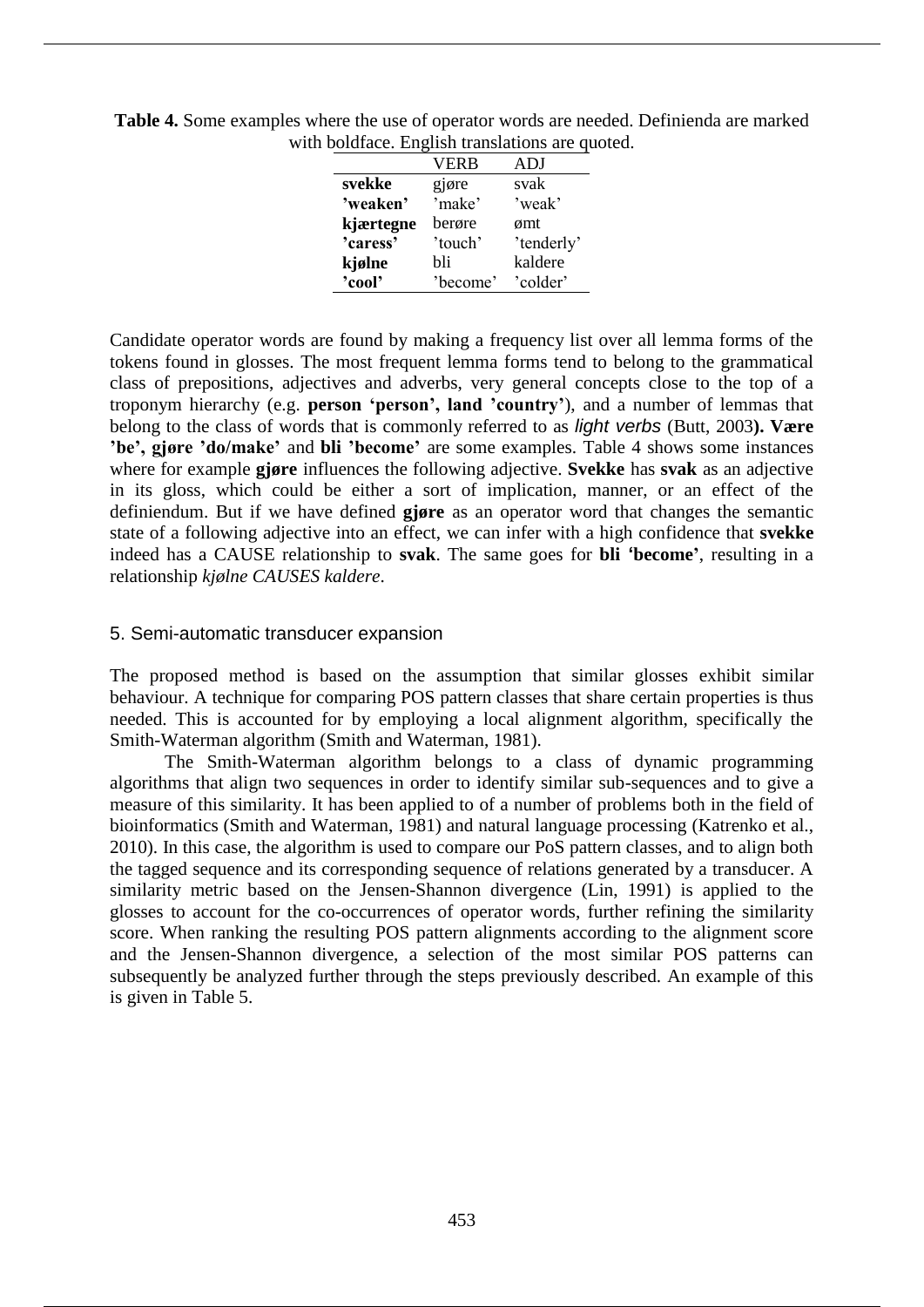| English translations are quoted. |             |               |              |  |
|----------------------------------|-------------|---------------|--------------|--|
|                                  | VERB        | ADJ           |              |  |
|                                  | <b>VERB</b> | <b>ADJ</b>    | <b>PREP</b>  |  |
| gjennomlyse                      | lyse        | helt          | igjennom     |  |
| 'illuminate'                     | 'shine'     | 'all the way' | 'through'    |  |
|                                  | <b>VERB</b> |               | <b>ADJ</b>   |  |
|                                  | <b>VERB</b> | ADJ           | ADJ          |  |
| dovne                            | bli         | midlertidig   | følelsesløs  |  |
| $'(to)$ numb'                    | 'become'    | 'temporarily' | 'numb'       |  |
| vakne                            | bli         | fullt         | bevisst      |  |
| 'wake (up)'                      | 'become'    | 'fully'       | 'conscious'  |  |
| avdramatisere                    | gjøre       | mindre        | dramatisk    |  |
| 'downplay'                       | 'make'      | 'less'        | 'dramatic'   |  |
|                                  | <b>VERB</b> | <b>ADJ</b>    |              |  |
|                                  | VERB        | ADJ           | <b>SUBST</b> |  |
| formulere                        | $g_1$       | språklig      | form         |  |
| 'formulate'                      | 'give'      | 'linguistic'  | 'form'       |  |

**Table 5:** A selection of some of the high-scoring alignments resulting when comparing the PoS pattern VERB ADJ with other PoS patterns. The definiendum is shown in boldface.

By applying transducer expansion, one can examine additional glosses similar to the ones initially chosen without specifying additional search patterns. This will show, among other things, if similar glosses do in fact exhibit similar properties. As an example, consider the gloss for **dovne**. The adjective in the original sequence, along with its corresponding relation, is shifted one position to the right. This causes the algorithm to ignore the adjective in the middle (**midlertidig**), and thus generate the appropriate *dovne CAUSES følelsesløs* relation. As can be seen in the gloss for **avdramatisere**, an erroneous relation *avdramatisere CAUSES dramatisk* is created. This can however be remedied by assigning some operator word functionality to **mindre 'less'**.

## 6. Conclusion

This paper has presented some examples of how a semi-automatic dictionary-based method for wordnet generation can provide insights into the explanatory part of verb definitions. Some examples have been presented of how Part-of-Speech tagging and algorithms from bioinformatics and natural language processing can present dictionary data in a way that lets us explore the dictionary from a different angle, be it by means of other digital interfaces or by book form.

As this is a work in progress, the various parts of the method still need to be refined in order to achieve the best possible consistency with regards to the task of automatically generating a semantic network of high quality. The refinement process, and observations done during this process, should nonetheless be of value as long as one can systematically discover errors and trace them back to transducers, certain operator words, or the dictionary itself. The examples shown are fairly simple, but the method could easily be extended to other parts of definitions, other grammatical classes, other relations, et cetera. One might discover ways to improve dictionary definitions that otherwise would be left unnoticed for a long time, shared patterns recurring in definitions, patterns - or lack of patterns - in the use of certain keywords, light verbs, prepositions, placeholders, and so on.